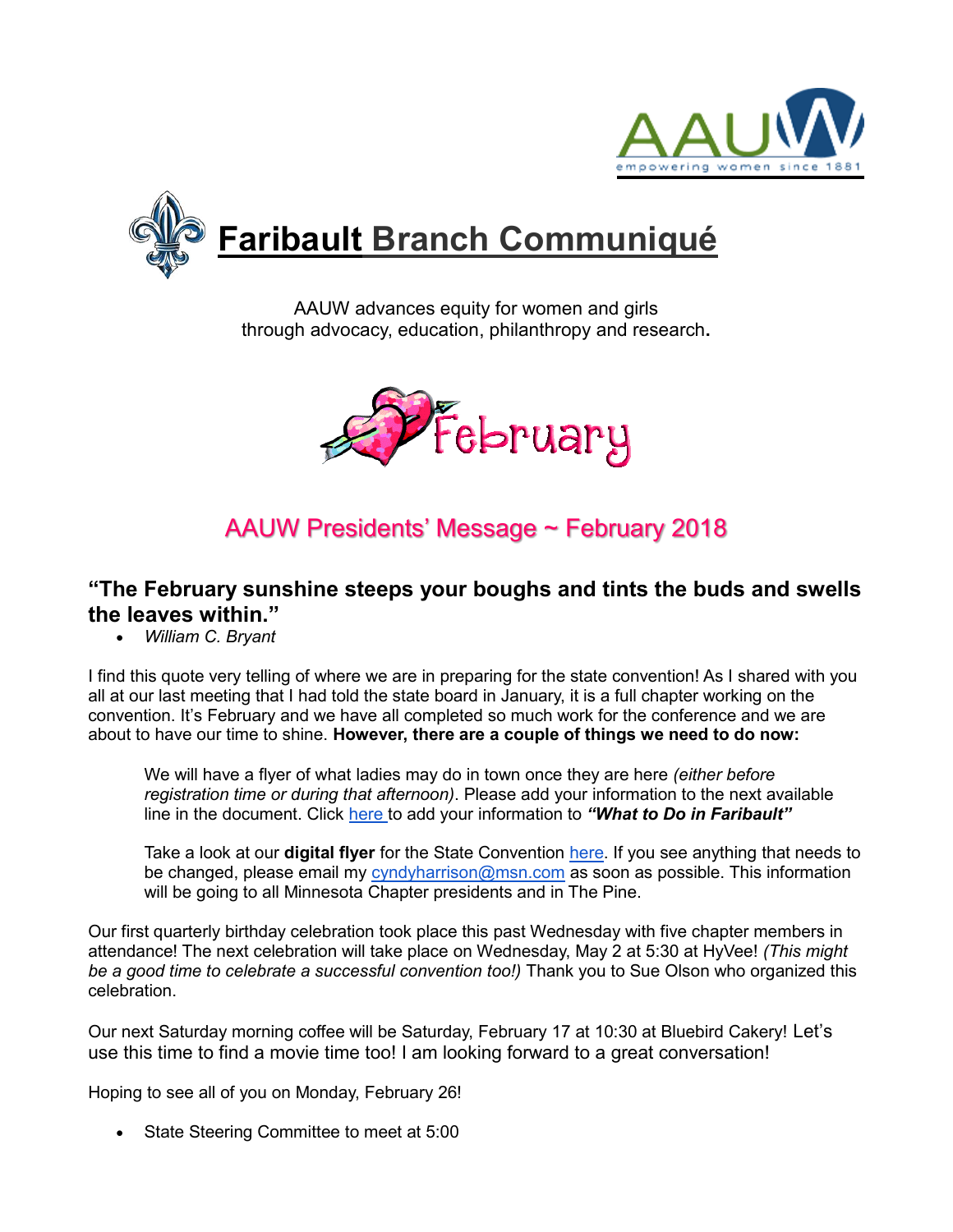- Officer Meeting at 5:30
- General Meeting at 6:15

Stay warm, Cyndy Harrison



# **Quarterly Birthday Bash**

Our first Quarterly Birthday Bash was held with five gals at the Gran Plaza on Feb. 7th. None of the attendees has a birthday the first quarter of the year, but had a delightful time recalling past birthdays. Two reminisced about having their birthdays within two days of Christmas. Sue Olson would like to develop a list of all the members' birthdays, month and day. You can email your info to her at: [susieolson@fron](mailto:susieolson@frontier.net)[tier.net.](mailto:susieolson@frontier.net)

She has reserved the back room at the Hy-Vee for the first Wed. in May, the 2nd, at 5:30 for the next Birthday Bash. Hope to see even more members then!

*Submitted by Karen Rasmussen*

#### **Membership Memos:**

The month of February we celebrate our birthday as a Branch having been established on Feb. 25, 1925. So we thought it might be interesting to look back on the timeline of AAUW over the years:

- November 28, 1881 **Founders Meet** to discuss needs of college-educated women to broaden opportunities and assist other women in higher education.
- January 14, 1882 **Association of Collegiate Alumnae (ACA) Is Formed**
- 1885 **First Research Report Issued** that established, contrary to popular belief, that women's health is not adversely affected by attending college.
- 1907 **ACA Begins Study of Equal Pay** on its 25<sup>th</sup> anniversary.
- 1913 **Report of Civil Service Jobs and Pay** finds that women are paid about 78 percent of what men are paid who are similarly employed earn.
- March 1921 The Southern Association of College Women, **SACW (**founded in 1903) **and ACA Merge to form AAUW,** the American Association of University Women.
- May 8, 1945 **Pay Equity** AAUW supports the first federal pay equity legislation.
- June 1949 **Revision of Bylaws** AAUW revises its bylaws to state that the only requirement for membership is a college degree, thereby reaffirming that women college graduates of all races are eligible for membership.
- 1981 **Legal Advocacy Fund Established** to support women who seek justice in terms of sex discrimination in higher education.
- June 1987 **AAUW Admits Men.**
- 1993 **Family Medical Leave Act** passes through hard work of AAUW lobby corps.
- June 2005 **Membership Expands** to include graduates who hold an associates or equivalent degree from a qualified educational institution.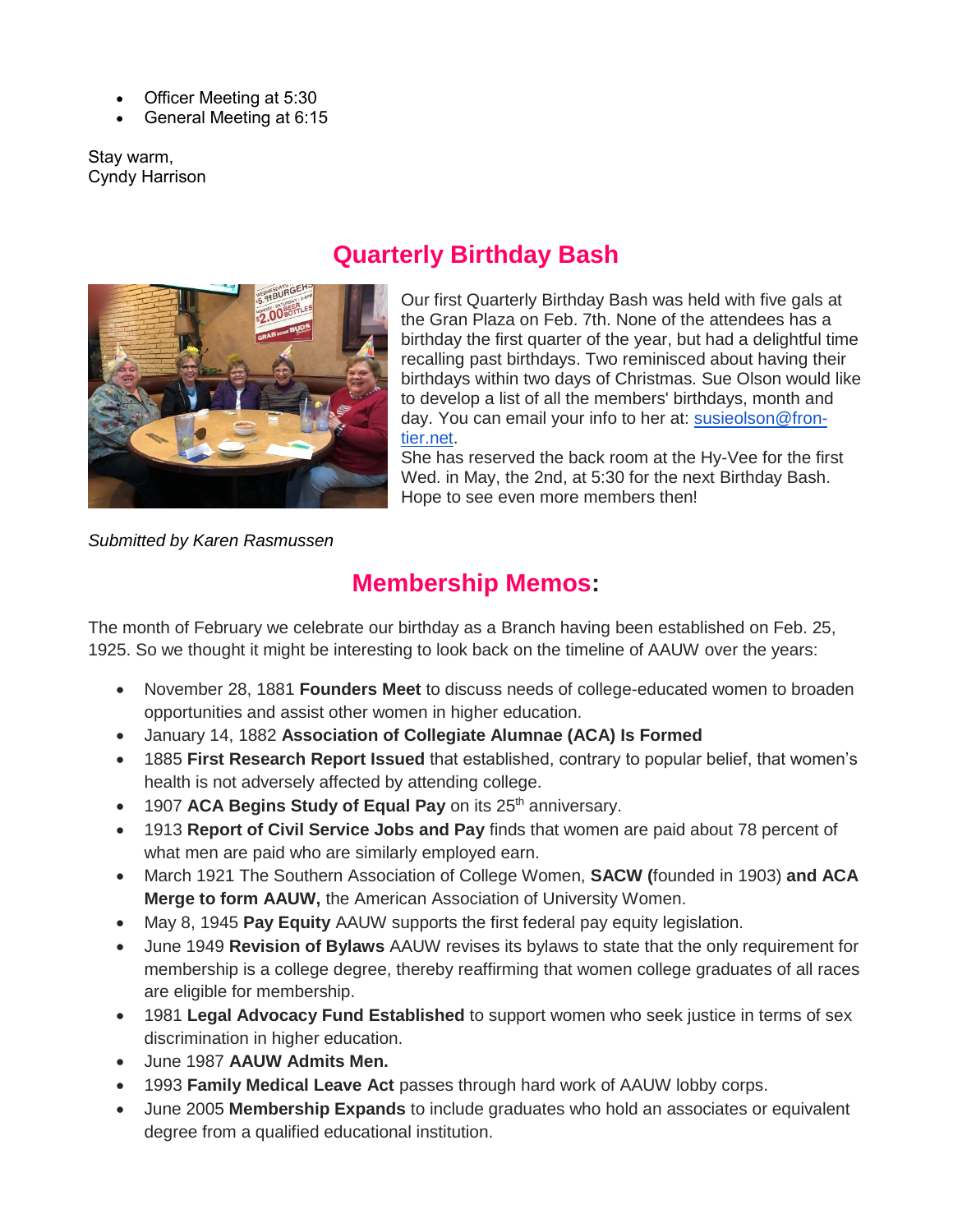- January 29, 2009 **President Obama Signs Lilly Ledbetter Fair Pay Act** to make it easier for workers to seek redress for sex discrimination on the job.
- June 17, 2011 **One Member One Vote** for first time ever, AAUW members could vote in a popular election for national officers and bylaws revisions rather than through a delegate system. Over 10,000 ballots were cast.

Remember, give one of your business cards to an eligible member and invite them to be part of an organization striving for equity and education for women and girls.

*Sometimes people aren't members because they have never been asked.* Submitted by *Membership co-vice presidents: Karen Rasmussen and Kathy Larson* 

# **State Convention**



Cyndy and Pauline hope branch members have looked at the online and downloadable information on the 2018 State AAUW Convention. If you have suggestions, or see a spelling or grammar error missed, email Cyndy.

The information goes in the winter Pine that comes out March 1. The hope is that most people signing up for the state convention will use the online registration form and send in a check to Julie Olson. A paper form will be accepted, also. However, the online form automatically places a convention-goer's information into a spread sheet, making information easy-to-access for registration purposes.

Karen Rasmussen and Pat Fuchs have volunteered to be the "registration duo." However, many hands will be needed to fill convention bags and set up for registration during the convention.

So, we are approaching "the race" of holding the state convention, Friday-Saturday, April 27-28 in Faribault. But we have a way to go yet working out final details.

We will have more information for you at the branch business meeting in February. *Submitted by Pauline Schreiber*

#### **Treasurer's Report**



Not a lot of action in January: Checking, \$131.86, Savings \$4218.21. There will be a lot of action, however, during the next couple of months, with the Big Convention taking shape! *Submitted by Julie Olson*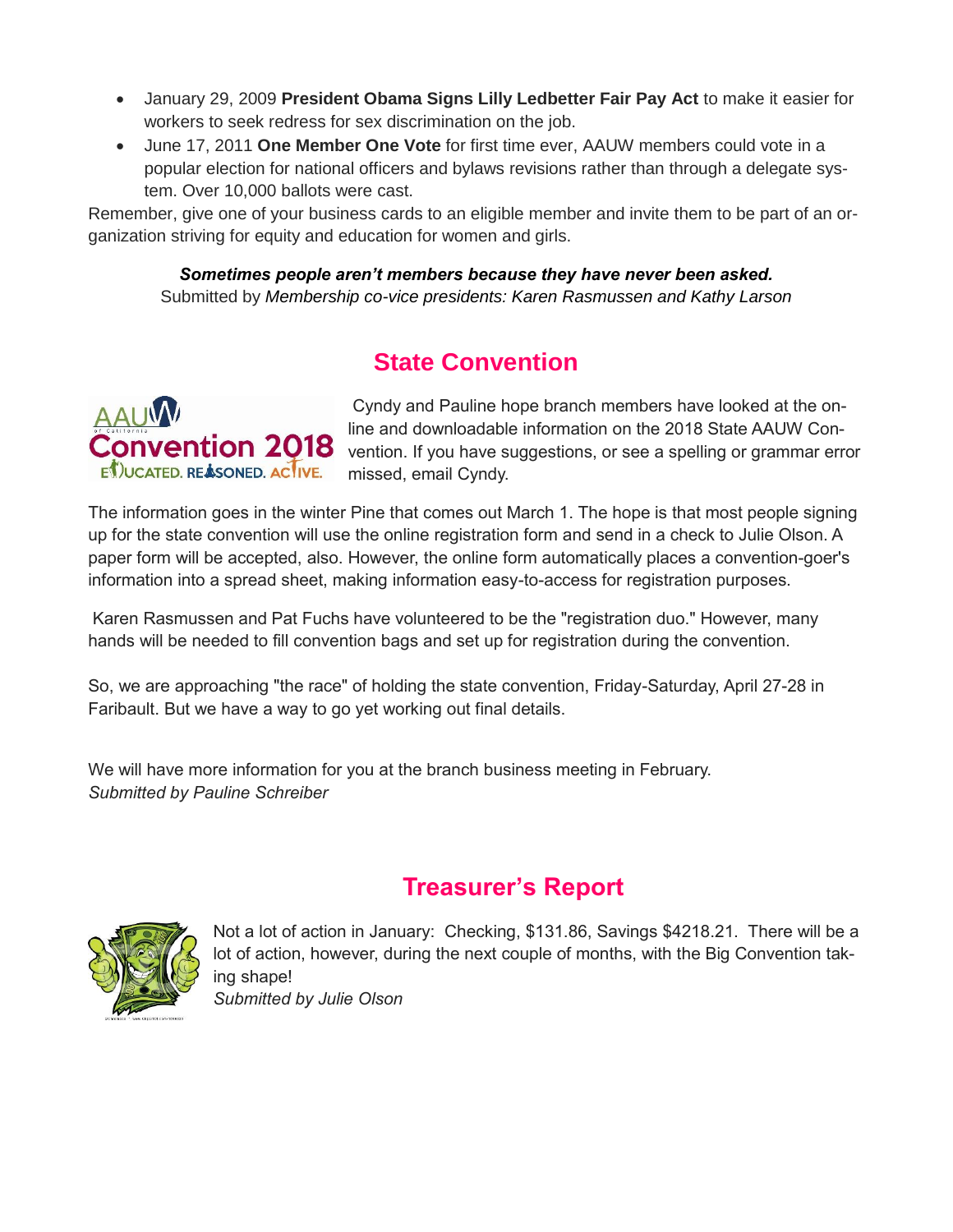# **Book Club**



The AAUW Book Club met on January 16 at the HyVee Market Grille for supper and discussion of James McBride's *The Color of Wate*r. This New York Times bestseller is a well written memoir that tells the story of James McBride and his white, Jewish mother Ruth. It is also a tribute to his mother who fled the South, landed in Harlem, married a black man in 1941, founded a church, was twice widowed and raised 12 children in New York City. We were amazed by the descriptions of poverty and suffering and that all of those children graduated from college. Some of us were surprised to learn that we had

read this book several years ago!



We will meet again on February 20 at the Market Grille at 5:45. This month's book is *Good Night, Mr Wodehouse* by Minnesota author, Faith Sullivan. All branch members are welcome!

*Submitted by Gloria O.*

#### **Women's History Month**



The theme for Women's History Month in March has been chosen: Nevertheless, They Persisted. We will be honoring our six local women who have been members for more than 50 years. Look for the articles in the weekend edition of the Daily News beginning March 3. Thanks to our six members who will be interviewing and writing. *Submitted by Kathy Kasten*

#### **Program**



The AAUW meeting will be held at District One Hospital lower level classroom on Monday, February 26, 2018. Beginning at 7:00 p.m. the program entitled "Warden Speaking" will feature speaker, Kathy Halvorson, warden at MCF (Minnesota Correctional Facility)-Faribault. According to a 2010 report, MCF-Faribault is the largest prison in Minnesota by population with around 2000 offenders and 630 staff

members. Kathy started her Department of Corrections career as an officer at MCF-Shakopee. She was also the first woman to lead the MCF-Red Wing in its 122 year history.

We hope to see you at the meeting and that the weather will be more favorable than last month. Remember to enter through the Emergency entrance and proceed to the elevators if you arrive after 6:00 p.m.

*Submitted by Mary Lillquist, Sue Willcott, and Pat Fuchs*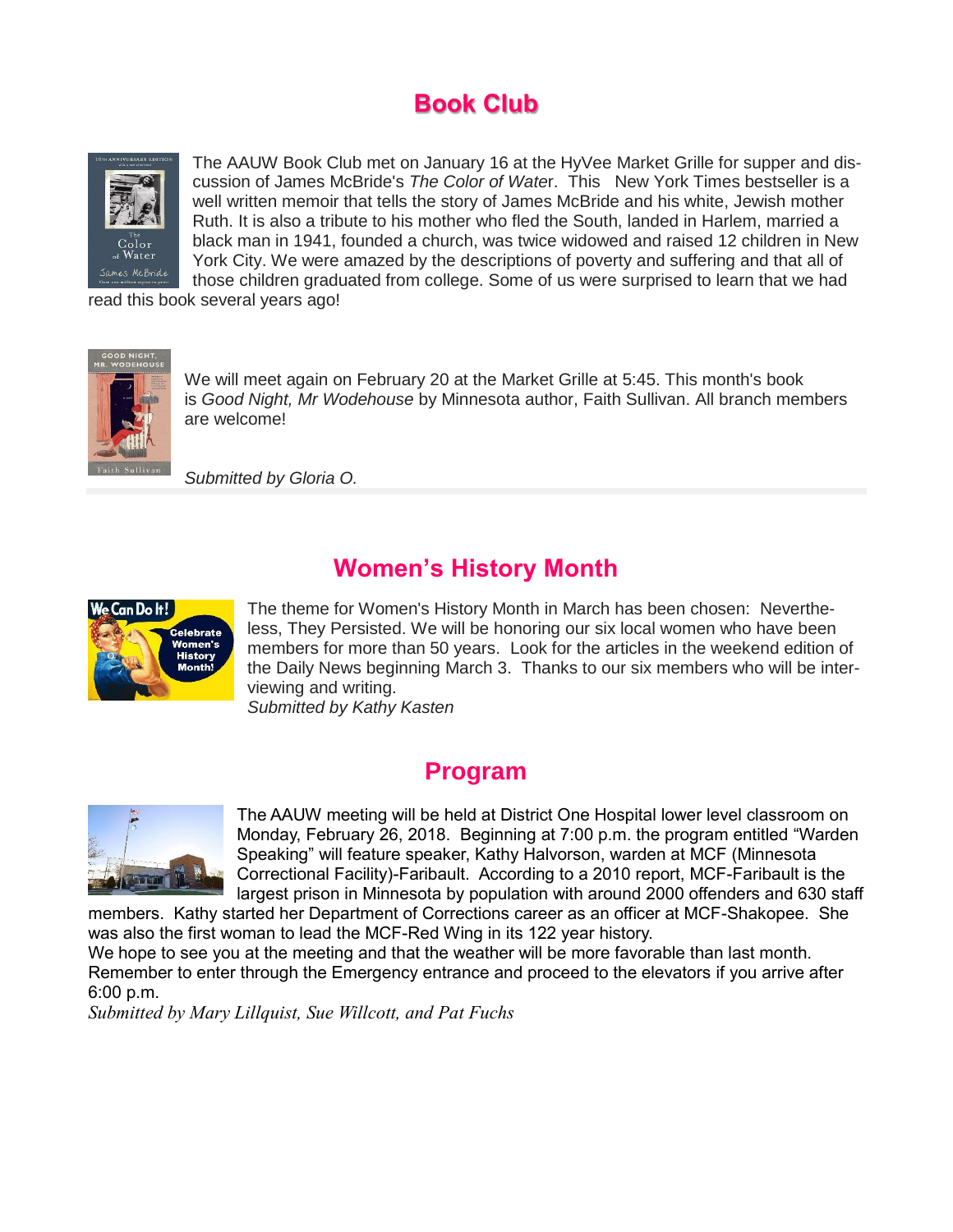#### **Secretary's Report**

#### **AAUW Branch Meeting, January 29, 2018 District One Hospital**



A combined branch board meeting was called to order by President Cyndy Harrison. Announcements were made, including that member, Mary Anderson has broken her wrist. John Hagen, husband of member Diane Hagen, is doing well in his recovery from a recent stroke. Pat Fuch's husband is home following heart related issues. Our well wishes are sent!

Secretary and Treasurer reports were printed in our most recent newsletter. Emily Nesvold made a motion that the secretary's report be accepted as printed, with Karen Rasmussen seconding the motion. The treasurer's report is approved, subject to audit. Julie Olson stated that our check to national LAF has not been received or cashed in the five weeks since issue. A stop payment order has been made and a new check will be issued.

#### **Programs and Committees:**

Membership: Mary Lillquist shared that March is a great time to join, only \$48.50. Kathy Larson encouraged members to ask people if they would care to join. Two possible new members were noted. The February program is to be presented by the warden of the Faribault Correctional Facility.

 Karen Rasmussen shared that anyone interested in submitting artwork for the national competition must submit entry by this coming Sunday. Cyndy Harrison will send out a reminder.

Social events: Karen Rasmussen told about the recent painting party where four members and six guests painted a fall scene. Go to Facebook to see their results! Sue Schwicthenberg, host, has generously donated a painting party for five to the state silent auction, a \$150 value. She just asks for gas money if traveling is required. Pat Rice stated that more silent auction baskets are welcome! The quarterly birthday party will take place at 5:30, Wednesday, February 7th, HyVee back room. We will be celebrating January, February, and March birthdays, but all members are welcome! Sue Olson will reserve the room.

Coffee time, February 17th, 10:00, Bluebird Cakery. Coffees are held the third Saturday of the month. All members welcome. Information to be in newsletter.

Minnesota History Theatre: Crack in the Sky play. Nothing is planned at this time. Possible dates are February 11, 18, 25, and March 4. A brochure was routed.

State Convention: Pauline Schreiber passed around a signup sheet for volunteers to be in charge of breakfast refreshments on Saturday. Cyndy Harrison recently presented our convention plans to the state committee. Our plans were well received. One hundred twenty AAUW members are expected to attend. Our planning committee met tonight, prior to our branch meeting.

Women's' History Month: Kathy Kasten shared that this year's articles will spotlight our own women who have been members for fifty or more years: May Bottke, Betty Harmsen, Carol Quail, Shirley Norgaard, Julie Olson, and Joan Koonmen. Kathy is trying to make contact with Suzanne Rook, of the Faribault Daily News, to make sure they will run the articles. Colleen Rolling will also contact Suzanne Rook.

Scholarships: Karen Rasmussen asked for a volunteer to help her in the process, as Karen will be out of town when deadlines are due in late March. Coleen Rolling offered to assist. We will be awarding \$2,750 in scholarships: two \$1,000 scholarships at large, and one \$750 scholarship to South Central College. Shelly Rockman coordinates the South Central scholarship. Our past presidents review the applications.